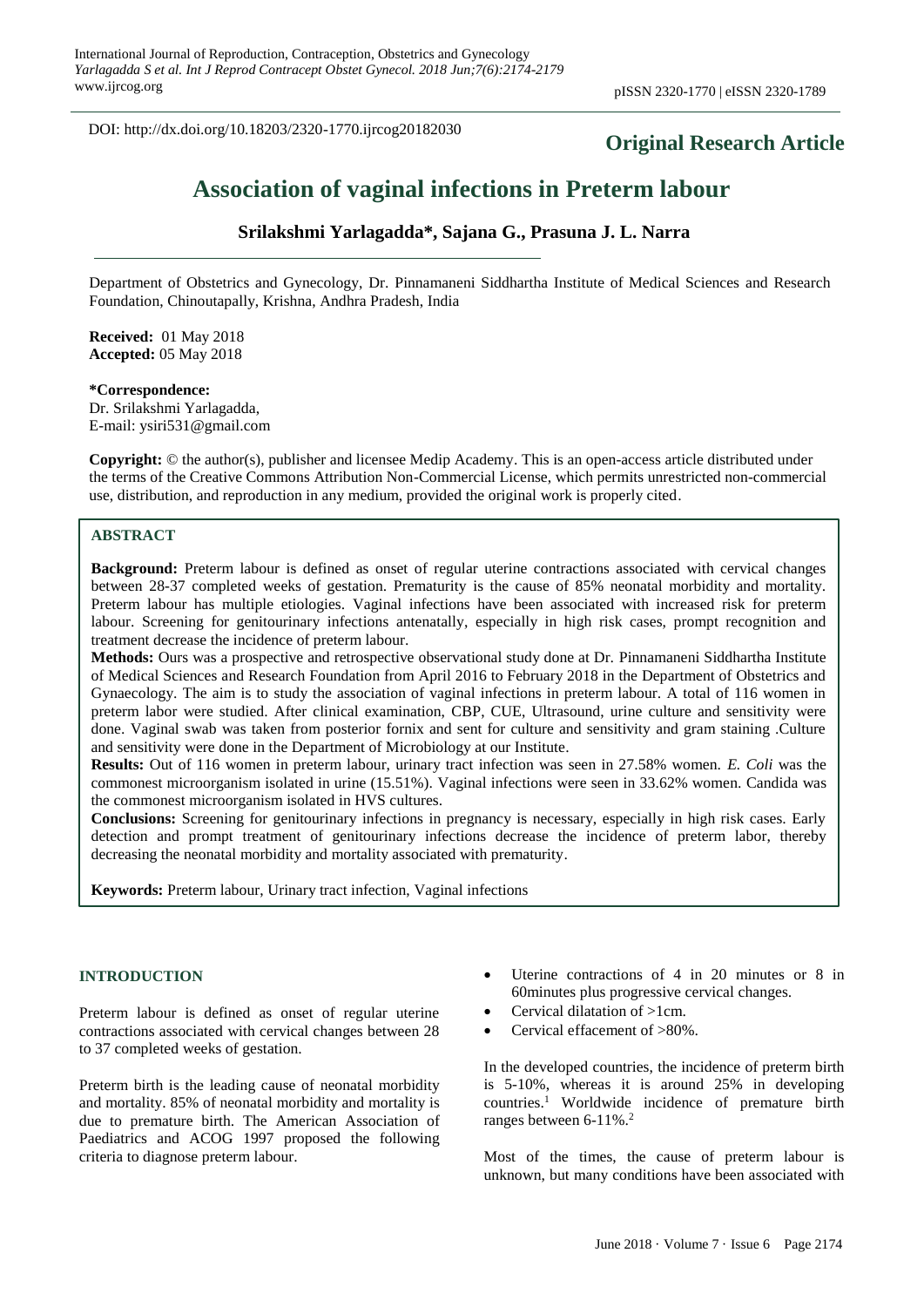an increased risk of preterm delivery. 30-40% of all cases of preterm birth are induced because of maternal or fetal complications. The remaining 60-70% are likely due to subclinical infective or inflammatory causes, especially genitourinary tract, cervical dysfunction, multiple gestations, idiopathic and possible social, environmental and nutritional interactions.<sup>3</sup>

The most serious outcome of preterm labour is often associated with adverse maternal and neonatal outcomes related to infection.<sup>4</sup> Prostaglandins which are released because of infection stimulate uterine contractions leading to preterm labour. Preventive measures can prevent preterm labour and adverse neonatal outcome.

So, the present study was undertaken to study the role of vaginal infections in preterm labour. The main objective is to study the association of vaginal infections in preterm labour.

## **METHODS**

This was a prospective and retrospective observational study done at Dr. Pinnamaneni Siddhartha Institute of Medical Sciences and Research Foundation from April 2016 to Feb 2018 in the Department of Obstetrics and Gynecology. The NICU at our hospital is well equipped and considering the facilities available in it, 28 weeks was taken as the lower limit for the period of viability in the present study.

Pregnant women between 28-37 weeks of gestation who set into spontaneous preterm labour only were included in the present study. Gestational age was assessed basing on the last menstrual period and dating scan.

Women who had uterine contractions of 4 in 20min or 8 in 60 min associated with cervical dilatation of ≥1cm and effacement of >80% between 28-37 completed weeks of gestation were included in the study.

## *Inclusion criteria*

• Pregnant women between 28-37 completed weeks of gestation who set into spontaneous preterm labour.

## *Exclusion criteria*

- Pregnant women with <28 weeks and >37weeks of gestation.
- Pregnant women with APH
- Pregnant women with PROM
- Pregnant women with IUD
- Any pregnant woman whose pregnancy was terminated preterm for any maternal or fetal cause.

Written informed consent was obtained from enrolled women. Detailed history was taken with respect to age, parity, socioeconomic status, residence, previous pregnancy outcomes and for the presence of any risk factors in index pregnancy including genitourinary and respiratory infections, GDM, anaemia, hypertensive disorders, heart disease or any other medical disease, obstetric risks like hydramnios, multifetal gestation, malpresentation and uterine anomalies.

A thorough systemic and obstetric examination was done. Speculum examination was done to visualise cervix and vagina and to rule out cervical and vaginal infections.

Per vaginal examination was done to note cervical length and dilatation. CBP, CUE, Obstetric Ultrasound for cervical length, AFI, EFW, placental localisation and separation were done.

Swab from the posterior fornix of vagina was taken and sent for gram staining and culture sensitivity. Midstream urine sample was sent for culture and sensitivity.

Microbiological analysis and antimicrobial sensitivity testing of urine and high vaginal swab were done in the Department of Microbiology at our institute. All patients were monitored for features of sepsis like fever, maternal tachycardia, uterine tenderness and foul smelling vaginal discharge.

Since this study comes under descriptive statistics, results were analysed by calculating percentages.

## **RESULTS**

In the present study, out of 2040 pts who delivered beyond 28 weeks between April 2016-Feb 2018, 116 women presented in preterm labour. The incidence of preterm labour at our institute was 5.68 %.

| Age $(N=116)$ | N <sub>0</sub> | $\frac{0}{\alpha}$ |
|---------------|----------------|--------------------|
| $<$ 20 years  | 38             | 32.75              |
| $20-25$ years | 26             | 22.41              |
| $25-30$ years | 22             | 18.96              |
| $30-35$ years | 20             | 17.24              |
| 35 years      | 10             | 8.62               |

**Table 1: Age.**

In the present study, majority of women who delivered preterm were in teenage (32.75%).

#### **Table 2: Gravida.**

| Gravida $(N=116)$ | N <sub>0</sub> |       |  |
|-------------------|----------------|-------|--|
| Primigravidas     | 25             | 21.55 |  |
| G <sub>2</sub>    | 27             | 23.27 |  |
| G <sub>3</sub>    | 46             | 39.65 |  |
| 74                | 18             | 15.51 |  |

In the present study, 21.55% were primigravidas, 23.27% were second gravidas, 39.65% were third gravidas and 15.51% were fourth gravidas.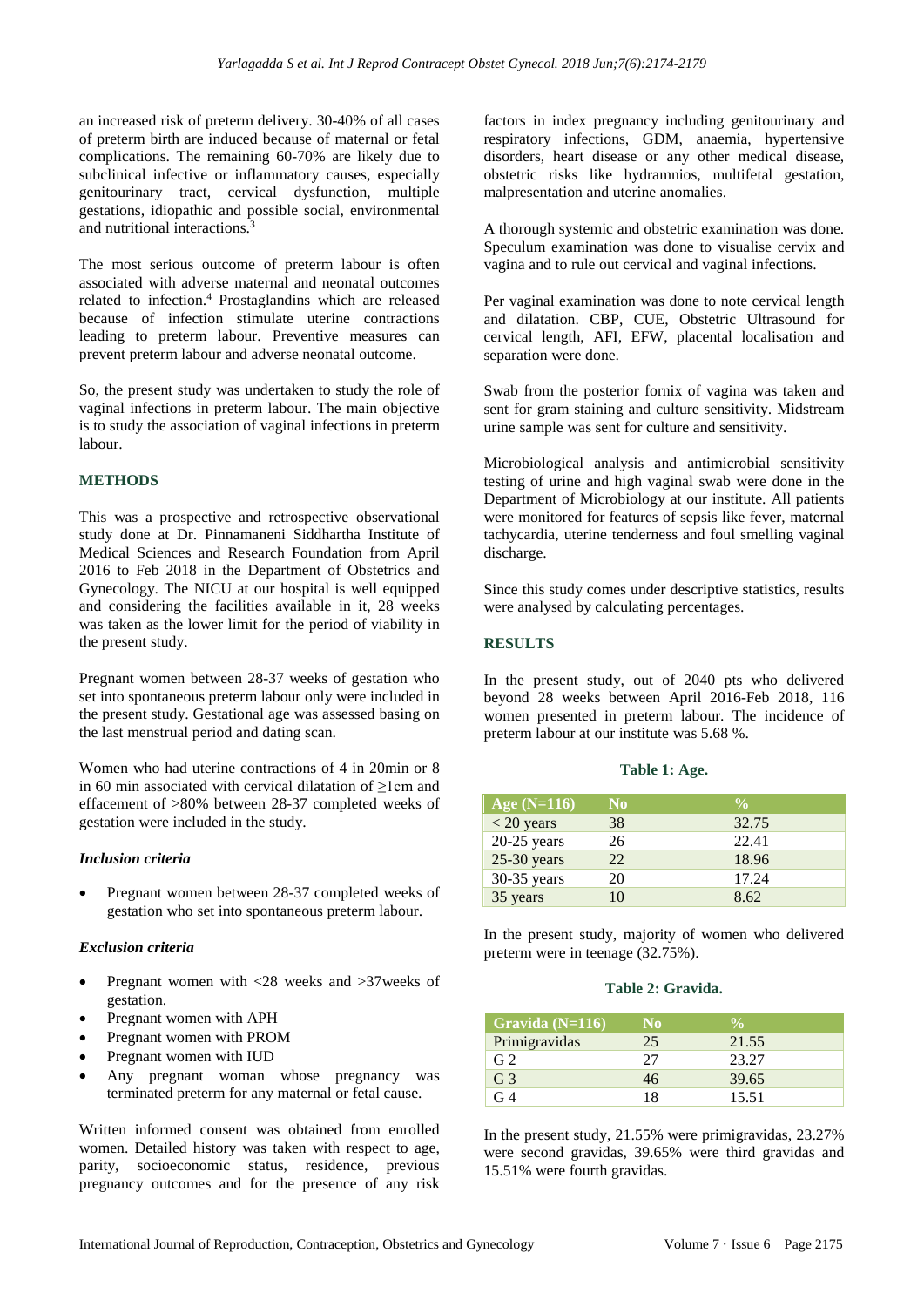## **Table 3: Booked/unbooked.**

| <b>Booked cases</b> |    | 56.89 |  |
|---------------------|----|-------|--|
| Unbooked cases      | 50 | 43.10 |  |

56.89% were booked cases at our institute, but they had irregular antenatal checkups. 43.10% were unbooked cases.

#### **Table 4: Socioeconomic status (SES).**

| $SES (N = 116)$ | N <sub>0</sub> | $\mathbf{0}_{\Lambda}$ |
|-----------------|----------------|------------------------|
| Lower           | 47             | 40.51                  |
| Lower middle    | 43             | 37.06                  |
| Upper middle    | 16             | 13.79                  |
| Upper           | 10             | 8.62                   |

It was evaluated according to Kuppuswamy classification. 40.51% belonged to lower SES, 37.06% to lower middle, 13.79% to upper middle and 8.62% to upper class.

#### **Table 5: Body Mass Index (BMI).**

| <b>BMI</b>  | No of cases | $\frac{0}{\sqrt{2}}$ |
|-------------|-------------|----------------------|
| Underweight | 52          | 44.82                |
| Ideal       | 36          | 31.03                |
| Overweight  | 16          | 13.79                |
| Obese       | 12          | 10.34                |

Majority (44.82%) had underweight in the present study. The weight gain during index pregnancy is also low.

## **Table 6: Residence.**

| <b>Residence</b> | No of cases |       |
|------------------|-------------|-------|
| Rural            | 82          | 70.69 |
| Urban            | 34          | 29.31 |

70.69% lived in rural areas around the hospital and 29.31% lived in urban areas.

#### **Table 7: Previous H/O abortions.**

| No. of abortions No of patients |    |       |
|---------------------------------|----|-------|
| One abortion                    | 16 | 13.79 |
| Two abortions                   | 20 | 17.24 |
| Three abortions                 |    | 775   |

#### **Table 8**: **Previous H/O preterm deliveries**.

| No of prev preterm deliveries | No of<br>patients | YO.   |
|-------------------------------|-------------------|-------|
| $1$ PTL                       | 12                | 10.34 |
| $2$ PTL.                      | 17                | 14.65 |
| $3$ PTL                       |                   | 7.75  |

It was observed in the present study that 38.79% (45/116) had previous H/O one or more abortions. It has significant association with preterm labour in index pregnancy. 13.79% had previous one abortion, 17.24% had previous 2 abortions and 7.75% had previous 3 abortions.

32.75% in the present study had previous history of one (or) more preterm deliveries. 10.34% had previous one preterm delivery, 14.65% had previous 2 preterm deliveries and 7.75% had previous 3 preterm deliveries. It has significant association with PTL in index pregnancy.

#### **Table 9: Risk factors for preterm in index pregnancy.**

|                        |             | $\frac{1}{2}$ |
|------------------------|-------------|---------------|
| <b>Risk factor</b>     | No of cases |               |
| <b>UTI</b>             | 32          | 27.58         |
| Vaginal infections     | 39          | 33.62         |
| <b>GDM</b>             | 8           | 6.89          |
| Anaemia                | 24          | 20.69         |
| Hypertensive disorders | 26          | 22.41         |
| <b>URTI</b>            | 18          | 15.51         |
| Bronchial asthma       | 5           | 4.31          |
| Heart disease          | 3           | 2.58          |
| Pyrexia                | 16          | 13.79         |
| Multifetal gestation   | 5           | 4.31          |
| <b>Hydramnios</b>      | 12          | 10.34         |
| Uterine anomalies      | 3           | 2.58          |
| Malpresentations       | 10          | 8.62          |

It was observed that 74.13% (86/116) patients had one (or) multiple risk factors for preterm in index pregnancy. In the present study, 27.58% had UTI and 33.62% had vaginal infections, which was significant. 6.89% had GDM and 20.69% had anemia.

Hypertensive disorders were noted in 22.41%. Upper respiratory tract infections were seen in 15.51%. 3 patients had uterine anomalies, one with bicornuate uterus unicollis and 2 patients had septate uterus. 2.58% had congenital heart diseases and 4.31% had bronchial asthma. 13.79% (16/116) had fever, out of which 6 patients responded to antimalarials. 4.31% had twin pregnancies and 8.62% had malpresentations, the commonest being breech presentation. Hydramnios was seen in 10.34% cases.

#### **Table 10: Bacteriological profile in urine sample**

| <b>Micro organism</b> | No of urine samples | $\frac{0}{0}$ |
|-----------------------|---------------------|---------------|
| E. coli               | 18                  | 15.51         |
| Klebsiella            |                     | 3.44          |
| Candida               | 3                   | 2.58          |
| Acinetobacter         |                     | 0.86          |
| <i>S.aureus</i>       | 6                   | 5.17          |
| Sterile               | 68                  | 58.62         |
| Contaminated          | 12                  | 10.34         |

UTI was seen in 27.58% cases. *E. Coli* was the commonest microorganism cultured in urine (15.51%).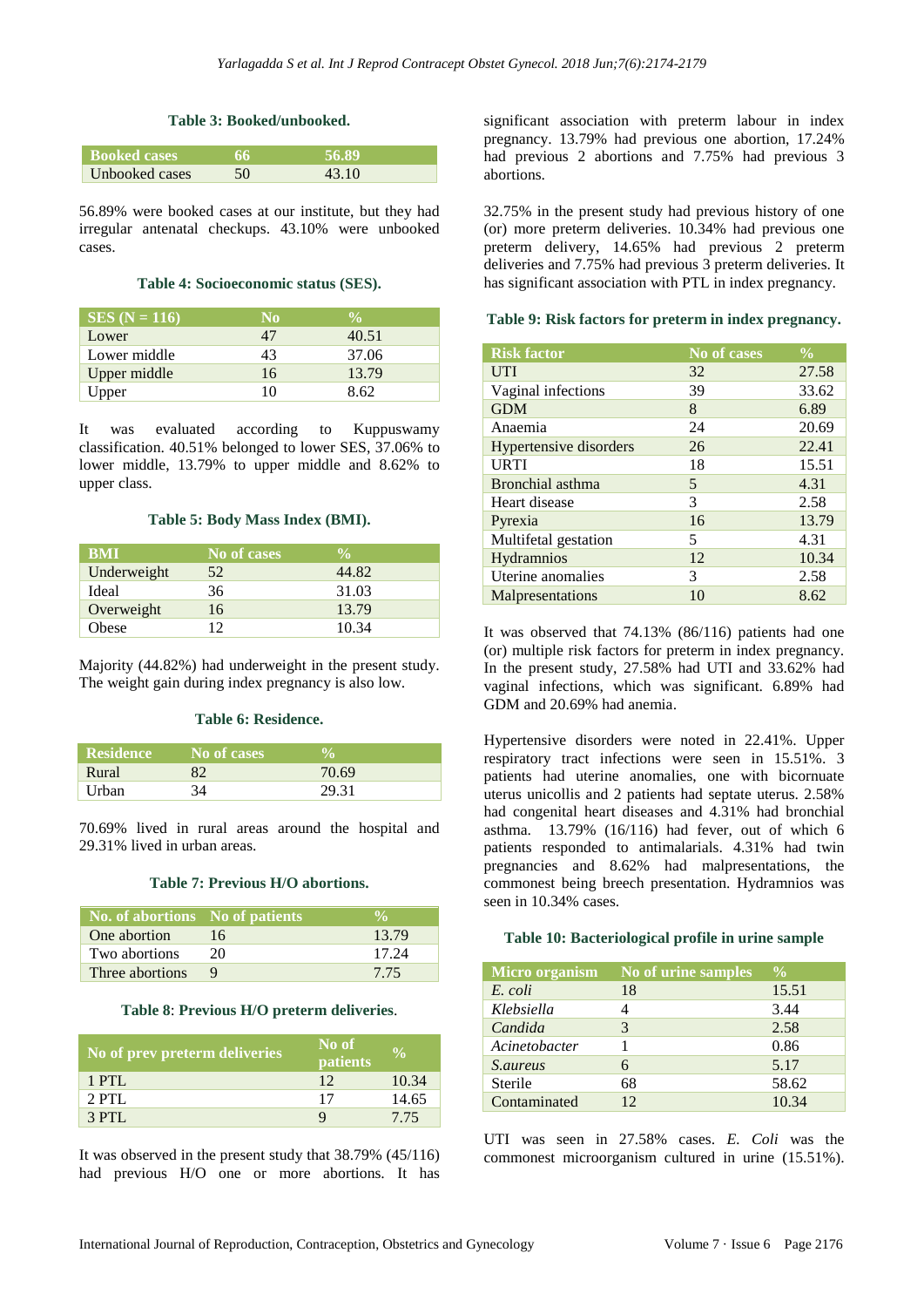Other microorganisms isolated were *Klebsiella, Candida, Acinetobacter and Staphylococcus aureus*.

## **Table 11: Bacteriological profile in vaginal samples**

| <b>Microorganism</b>     | <b>No. of HVS</b><br>samples | $\frac{0}{0}$ |
|--------------------------|------------------------------|---------------|
| Candida                  | 36                           | 31.03         |
| Staphylococcus<br>aureus |                              | 0.86          |
| Mixed microbes           | $\mathcal{D}$                | 1.72          |
| Sterile                  |                              | 66.37         |

Vaginal infection was seen in 33.62% cases which was significant. Candida was the commonest microorganism (31.03%) seen in HVS cultures. Other organisms isolated were Staphylococcus aureus and mixed microbes.

## **DISCUSSION**

In the present study, out of 2040 patients who delivered beyond 28 weeks between April 2016-Feb 2018, 116 cases presented in preterm labour. The incidence of preterm labour at our institute was 5.68%. This is in close agreement to the world-wide incidence of preterm labour.

Fernandes F et al reported an incidence of preterm labour at  $7.81\%$  in their study.<sup>5</sup> Beck S et al reported an incidence of 6 to 11% and Copper et al reported at 7 to 11%.2,6 However, Uma S et al in their study reported the incidence of preterm labour as 22%.<sup>7</sup> The varied incidence in different studies may be due to differences in socioeconomic status, literacy and awareness of antenatal care among the pregnant women.

## *Age*

Majority of women were in teenage in the present study (32.75%). 22.41% were between 22-25years. Extremes of age group accounted for 41.37% cases. This is in comparison with the study done by Samim A et al in Iraq, 2006, who reported that 36.5% of cases of preterm labour were in extremes of reproductive age group. 8 In the study by Fernandes F et al.<sup>5</sup> 15.8% were in extremes of age group and 18.8% were in extreme age group in the study done by Renay Weiner et al in Kenya. <sup>9</sup> This difference could be because more teenage and elder women were present in the present study.

## *Gravida*

In the present study, 21.55% were primigravida and 78.44% were multigravidas.

In a longitudinal case series examining demographic and obstetric data of 17493 deliveries conducted in a referral centre in Israel by Shlomo E et al, preterm delivery rate was higher in grand multipara (93% among grandmultipara).<sup>10</sup> In the study by Fernandes F. et al.<sup>5</sup> 45.11% were primigravidas and 54.39% were multigravidas. In the study done by Singh U et al, 47% were primigravidas and  $53\%$  were multigravidas.<sup>7</sup> Also, in a study conducted by Etuk SJ et al, 41.94% were primigravidas and 58.06% were multigravidas.<sup>11</sup> The increased incidence of preterm labour in multigravidas in the present study could be because more number of younger women conceived with low interconception interval, malnutrition, anemia and genito-urinary infections.

In the present study, 56.89% were booked cases and 43.1% were unbooked cases. Though 56.89% were booked cases at our institution, they didn't come for regular antenatal checkups and so complications like anemia, UTI, genital infections, hypertensive disorders were more in them leading to preterm labour. 40.51% belonged to lower socioeconomic status and 37.06% to lower middle class. Because malnutrition, anemia and increased chances of infections were more in these women, the incidence of preterm labour was also high among them.

In the present study, 44.82% had underweight and majority (70.69%) lived in rural areas. The incidence of anemia, malnutrition and genitourinary infections was also high in these women which might have led to preterm labour

## *Past obstetric history*

In the present study, it was observed that 38.79% had previous h/o abortion and 32.75% had previous h/o preterm delivery which were significant.

In the study by Fernandes F et al 35% had previous h/o abortions and  $12.11\%$  had previous h/o preterm births.<sup>5</sup> In a case control study done in Iraq by Samim A et al.<sup>8</sup> 15% had h/o previous pretermbirths. In the study by Kiran P et al.<sup>12</sup> 14.4% had previous h/o preterm births and 14.4% had previous h/o abortions.

## *Risk factors for preterm in index pregnancy*

Out of 116 women who delivered preterm in the present study, it was observed that 86 women (74.13%) had one or more risk factors.

Vaginal infections were noted in 33.62% women in the present study. The commonest organism isolated in HVS cultures was Candida species. The other organisms were Staphylococcus aureus and mixed microbes.

In the study done by Pradeep Raju S et al the incidence of vaginal infections was 58.06% in women with preterm labour.<sup>13</sup> Incidence of vaginal infections was high when compared to the study conducted by Fernandes F et al who reported an incidence of  $8.29\%$ .<sup>5</sup> Samim A et al reported an incidence of 7.24% of women with vaginal infection in preterm labour.<sup>8</sup> UTI was noted in 27.58% of cases. The commonest organism isolated was *E. Coli*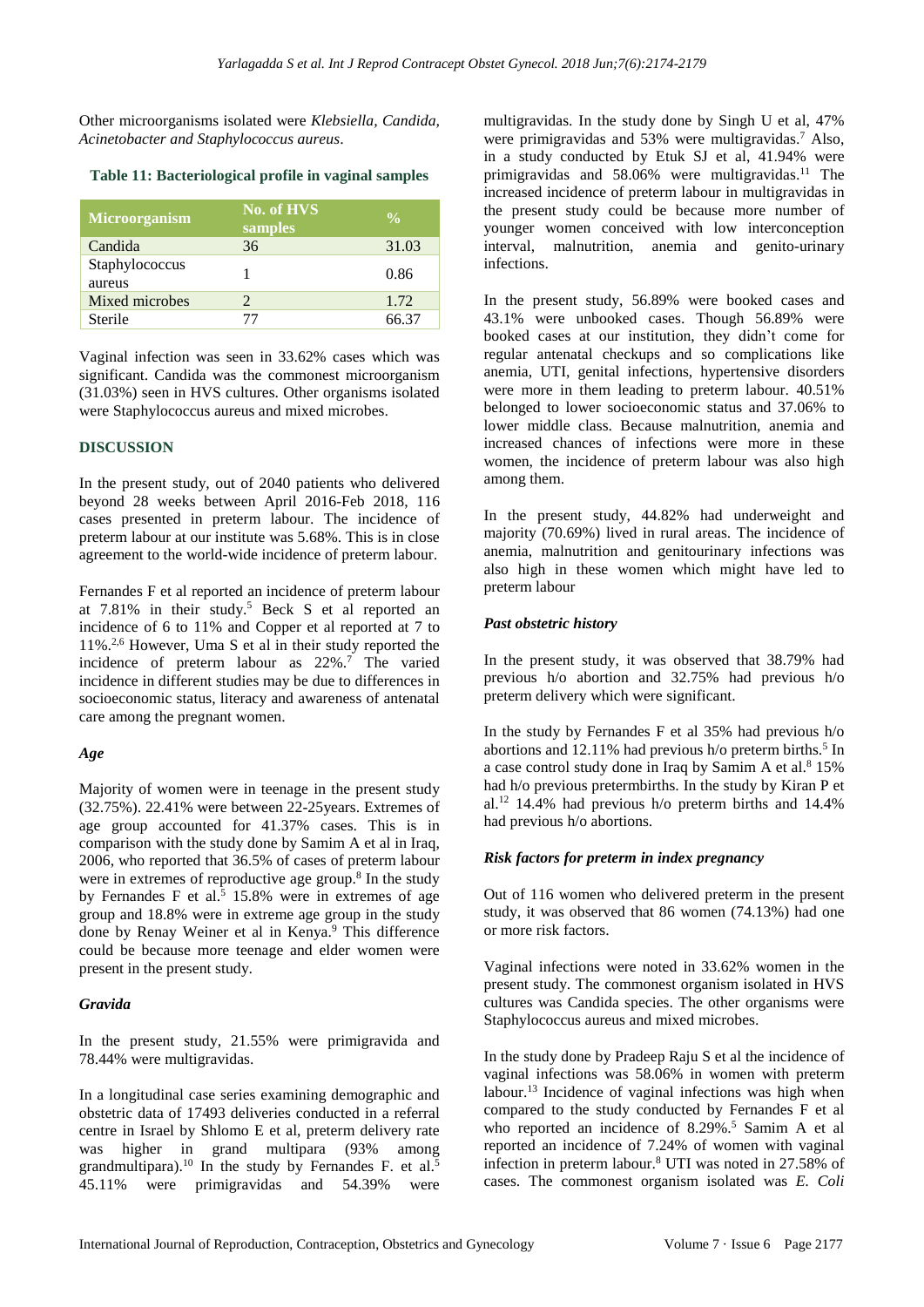(15.51%). The other organisms isolated were *Candida, Acinetobacter and S. Aureus*.

Samim A et al reported 40% incidence of UTI in their study and Pandey Kiran et al. reported 20.34% incidence of UTI in their study.8,12 Fernandes F et al reported 13.65% incidence of UTI. The difference could be due to the differences in the criteria used to diagnose UTI, whether clinically based (or) by urine culture.<sup>5</sup> Anemia was seen in 20.69% cases.

Hypertensive disorders were seen in 22.41% cases. This is comparable to the studies by Fernandes F et al, who reported an incidence of 21.07% of hypertensive disorders in preterm labour, Etuk SJ et al at 23.8%. Shreshta S et al reported hypertensive disorders in preterm labour at 13.3 % and Taskeen Rehana et al at 14% in their studies.5,11,14,15 The increased incidence of hypertensive disorders in the present study could be because, being a tertiary care centre with good NICU facilities, most of the women with high risk pregnancies were referred to our institute. GDM was seen in 6.89% In the present study. Shannon F. Fernandes et al reported an incidence of 3.41% in their study and Taskeen Rehana et al reported at 4%.5,15 Hydramnios was noted in 10.34% cases in the present study in contrast to the studies conducted by Fernandes F et al at 1.46%, Shreshta S et al at 0.7% and Kiran P et al at 0.79%. 5,12,14 Uterine anomalies were noted in 2.58% cases. One woman had bicornuate unicollis uterus and 2 had septate uterus. Kiran P et al reported uterine anomalies at 4.82% in their study.<sup>12</sup> The difference may be because some uterine anomalies were not diagnosed before. Congenital heart disease (VSD with left to right shunt) was seen in 2.58% cases and bronchial asthma in 4.31% cases. 15.51% had upper respiratory tract infections in the present study which may be a causative agent for preterm labour. 13.79% cases had pyrexia. Out of which, 6 women responded to antimalarials and the rest had viral fever. Fever during the antenatal period is an important risk factor for preterm labor and IUD. Malpresentations were seen in 8.62% cases, commonest being breech presentation. Fernandes SF et al reported an incidence of 18.54% malpresentations in their study and Rehana T et al reported at 21 %. Malpresentation is an important risk factor for preterm labour.5,15 4.31% had twin gestation in the present study which is a risk factor for preterm delivery. Fernandes SF et al reported twin gestation in their study at 9.77%. 5

## **CONCLUSION**

Prematurity is the cause of 85% neonatal morbidity and mortality. Vaginal infections significantly contribute to the preventable causes of preterm labor. It is always advisable to screen the antenatal women for the presence of asymptomatic genitourinary infections. Early recognition and prompt treatment of vaginal infections aid in the prevention of preterm labor and the associated neonatal morbidity and mortality of premature neonates.

#### **ACKNOWLEDGMENTS**

Authors would like to thank Dr. Vishnuvardhan Rao, Professor and HOD of the Department of Microbiology at our Institute for his support in conducting the study. Authors would like to thank Dr. Manogna and Dr. Sindhu, Postgraduates in the Department of Obstetrics and Gynecology at our institute for their help in conducting the study. Authors would like to thank all the patients and their attendants for their cooperation and contribution.

*Funding: No funding sources Conflict of interest: None declared Ethical approval: The study was approved by the Institutional Ethics Committee*

## **REFERENCES**

- 1. Philip S. The epidemiology of preterm labour. BJOG. 2005;112:1-3.
- 2. Stacy B, Daniel W, Lale S, Ana PB, Mario M, Jennifer HR, et al . The worldwide incidence of preterm birth: a systematic review of maternal mortality and morbidity. Bull World Health Org. 2010;88:31-8.
- 3. Lumley J. Defining the problem: the epidemiology of preterm birth. BJOG. 2003;110:3-7.
- 4. Ziaei S, Sadrkhanlu M, Moeini A, Faghihzadeh S. Effect of bacterial vaginosis on premature rupture of membranes and related complications in pregnant women with a gestational age of 37-42 weeks. Gynecol Obstet Invest. 2006;61(3):135-8.
- 5. Shannon FF, Savita C. A study of risk factors for preterm labour. Int J Reprod Contracept Obstet Gynecol. 2015;4:1306- 12.
- 6. Copper RL, Goldenberg RL, Creasy RK, DuBard MB , David RO, et al . A multicenter study of preterm birth weight and gestational age specific neonatal mortality. Am J Obstet Gynecol.1993; 168:78-84.
- 7. Singh U, Singh N, Seth S. A prospective analysis of etiology and outcome of preterm labour. J Obstet Gynecol India. 2007;571:48-52.
- 8. Samim A Al-D, Wafa Y Al-T. Risk factors for preterm birth in Iraq: A case-control study. BMC Pregnan Childbir. 2006;6:13.
- 9. Renay W, Carine R, Ed D, Hilton J, Anne M, Caroline S. Labour complications remain the most important risk factors for perinatal mortality in rural Kenya. Bull World Health Organ.2003;81:561-6.
- 10. Shlomo E, Ehud W, Zohar N, Eliezer S. Epidemiological risk factors for preterm delivery.Isr Med Assoc J. 2002;4:1115-7.
- 11. Etuk SJ, Etuk IS, Oyo-ita AE. Factors influencing the incidence of preterm birth in Calabar ,Nigeria. Niger J Physiol Sci. 2005;20:63-8.
- 12. Pandey K, Bhagoliwal A, Gupta N, Katiyar G. Predictive value of various risk factors for preterm labour. J Obstet Gynaecol India. 2010;60:141-5.